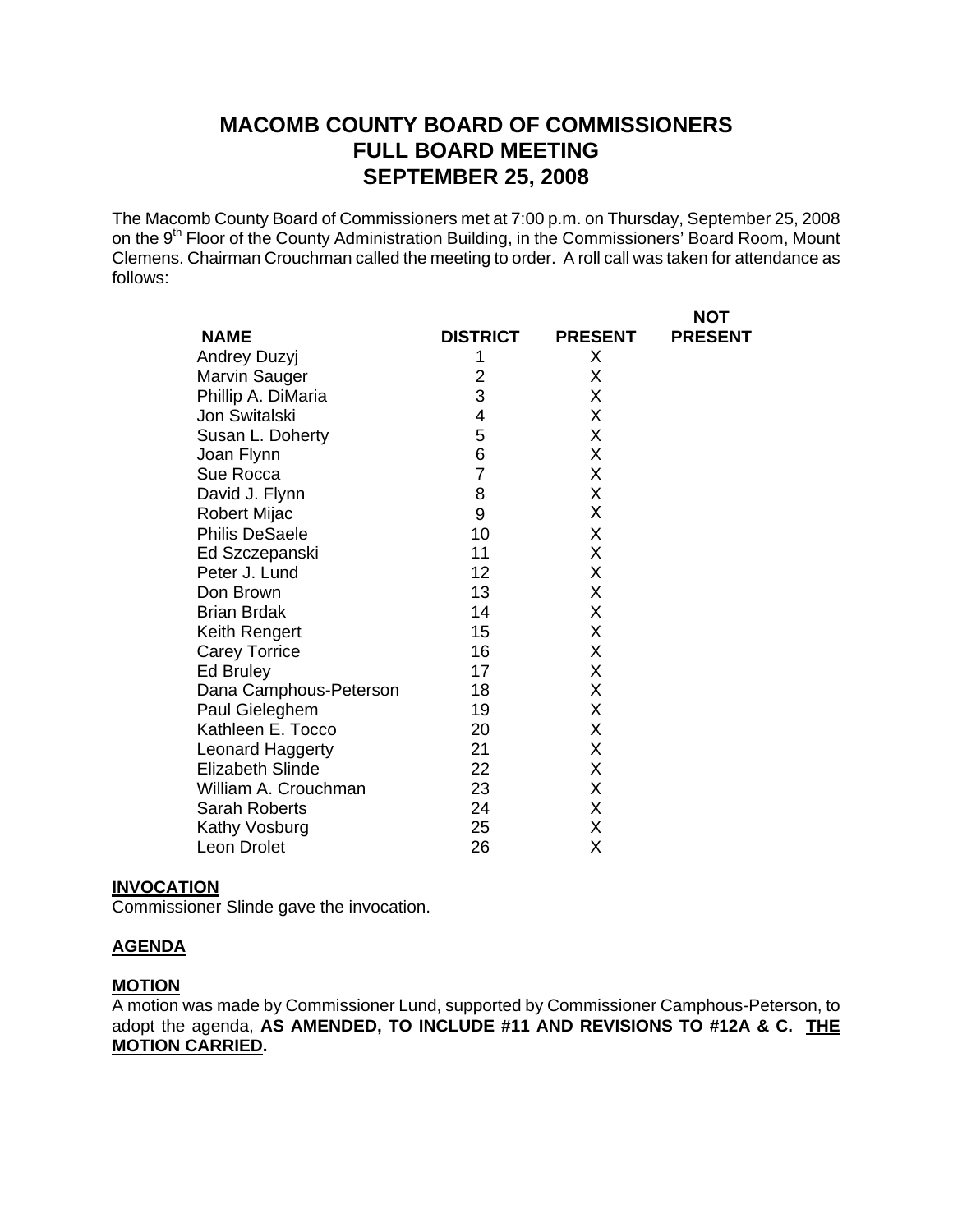### **MINUTES**

#### **MOTION**

A motion was made by Commissioner Duzyj, supported by Commissioner Slinde, to approve the minutes of August 14, 2008. **THE MOTION CARRIED**.

#### **PRESENTATION**

Chair Crouchman presented a Resolution to Al Lorenzo, President, Macomb Community College

#### **PUBLIC PARTICIPATION**

Leocadia Breasbois, 7227 Meisner, China Donna Cangemi, 11235 Hemlock Drive, Sterling Heights, President AFSCME 411 Russ Sears, 41352 Paign Drive, Sterling Heights Jessica Cheshire, 28390 Groveland, Roseville Sharon Quinn, 47792 Nola, Macomb Township, Senior Secretary, Parks & Rec Catherine Federspiel, 45929 Portsville Drive, Macomb Township, Librarian Janet Carson, 52778 Schnoor, New Baltimore Jacob Femminineo, 136 S. Wilson, Mt. Clemens Dennis Kott, 23355 Deanhurst, Clinton Township Jim Scanlon, 339 Cox, St. Clair Jill Lezotte, 50778 Bower, Chesterfield Township Michael Torrice, 19891 Woodview, Fraser Patty Dietrich, 21375 Martin, St. Clair Shores Lynn Rottman, 16550 Kingston, Fraser Joan Kott, 23355 Deanhurst, Clinton Township Michelle Sobieski, 36777 Mapleridge, Clinton Township Yalaunda Butts, 46234 Restmore, Harrison Township Celeste O, 38638 Santa Barbara, Clinton Township Michele Russell, 42314 Montroy Drive, Sterling Heights Tony Bursey, 40 Diehl Drive, Mt. Clemens

### *COMMITTEE REPORTS*

### **SPECIAL BUDGET COMMITTEE – August 26, 2008**

#### **MOTION**

The clerk read the recommendations from the Special Meeting of the Budget Committee and a motion was made by Chair Brown, supported by Vice-Chair Sauger, to adopt the committee recommendations:

Commissioner Doherty asked to separate item #2. There were **NO** objections.

- 1. Set \$125,520,868 as the projected property tax revenue in the planning of the 2009 budget. (Roll call vote: yes-Camphous-Peterson, Crouchman, DeSaele, DiMaria, Doherty, Drolet, Duzyj, J. Flynn, Lund, Rengert, Rocca, Slinde, Switalski, Vosburg, Sauger and Brown; no- Brdak, Bruley, D. Flynn, Gieleghem, Mijac, Roberts, Tocco and Torrice)
- 3. Adopt the recommendations for the Information Technology Department as detailed in Plan A, Schedules I and II.
- 4. Approve elimination of the 16 vacant positions detailed in Plan A, Schedule I.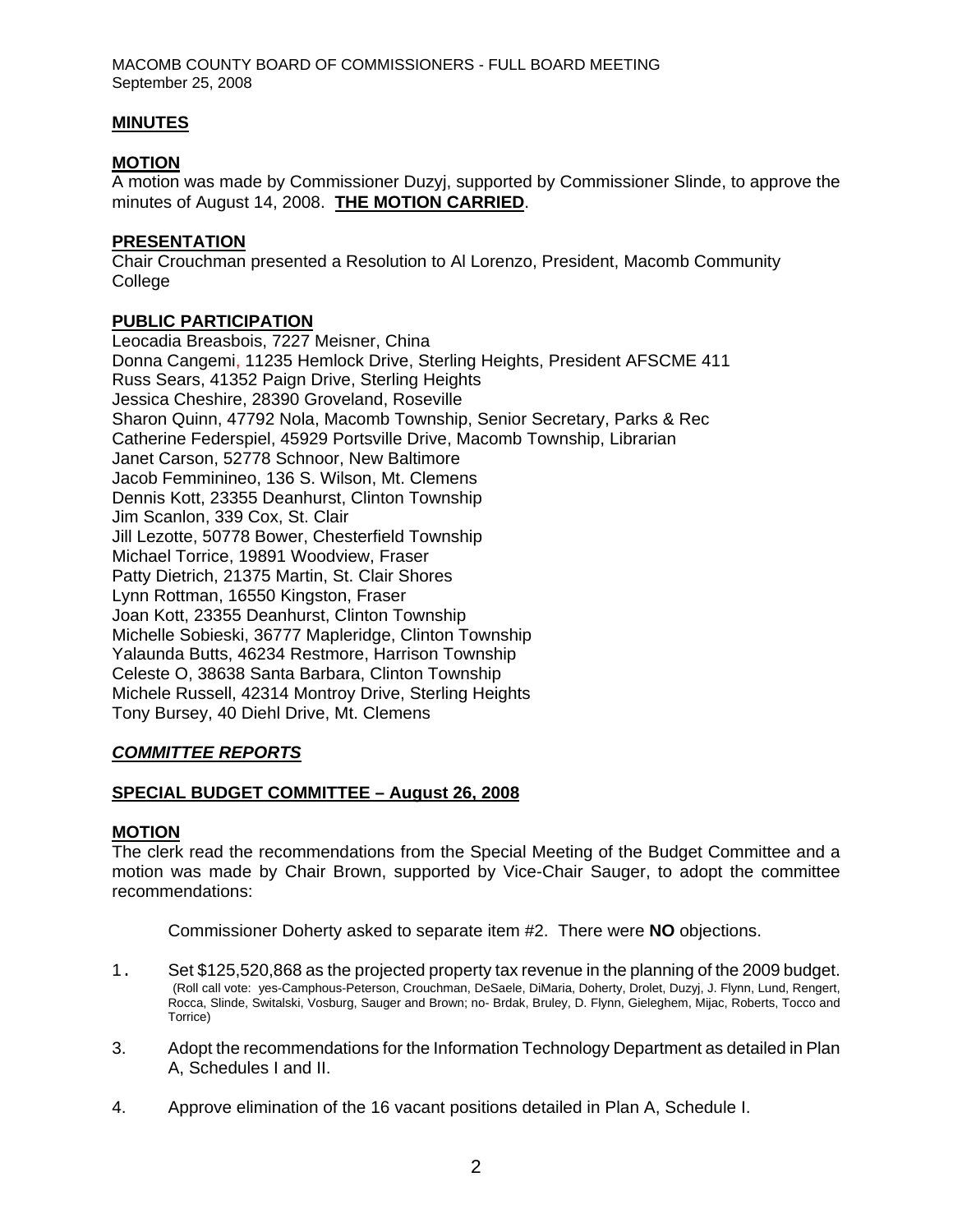## **THE MOTION CARRIED. SEPARATED MOTION**

2. Set the county commissioners pay for the 2009/2010 period to be a five percent reduction from the 2007/2008 period, that effective January 1, 2009, the county commissioners retirement plan will revert back to the plan that was in place prior to the 70 point plan and that their healthcare benefits will be provided in line with the first proposal presented at the bargaining table.

## **MOTION**

A motion was made by Commissioner Doherty, supported by Commissioner Duzyj, to refer this item to the next Personnel Committee and have Corporation Counsel draft a pay resolution consistent with the supporting values provided at the Special Budget Committee meeting and that subsequent changes to the table position be incorporated.

Commissioner Bruley offered a friendly amendment; to adopt a 5% pay cut beginning in 2009 and await details of the healthcare plan design. Commissioner Doherty accepted the friendly amendment.

## **THE MOTION CARRIED.**

## **JUSTICE AND PUBLIC SAFETY COMMITTEE – September 8, 2008**

## **MOTION**

The clerk read the recommendations from the Justice and Public Safety Committee and a motion was made by Chair Rengert, supported by Vice-Chair Brdak, to adopt the committee recommendations:

- 1. Accept and enter into the 2007 Public Safety Interoperable Communications (PSIC) Grant Program Grant Agreement with the State of Michigan in the amount of \$116,320 for PSIC Competitive Project R2-11 addition of two radio control managers. There is a 25% local match for this grant which is to be paid by the local jurisdictions receiving the equipment.
- 2. Accept and enter into the 2007 Public Safety Interoperable Communications (PSIC) Grant Program Grant Agreement with the State of Michigan in the amount of \$211,208 for PSIC Baseline Project R2-13, 800 mhz Console/Consolettes, Mobile Radios and Portable Radios for Local Agencies. There is a 25% local match for this grant which is to be paid by the local jurisdictions receiving the equipment.
- 3. Accept and enter into the State of Michigan 2007 Homeland Security Grant Program Grant Agreement with the State of Michigan in the amount of \$1,706,874.87. No local match is required.
- 4. Accept and enter into the contract agreement with Patriot Services Corporation for Phase I and Phase II planning elements in the amount of \$139,621.50. All funding is provided through the Homeland Security Grant Program.

### **THE MOTION CARRIED.**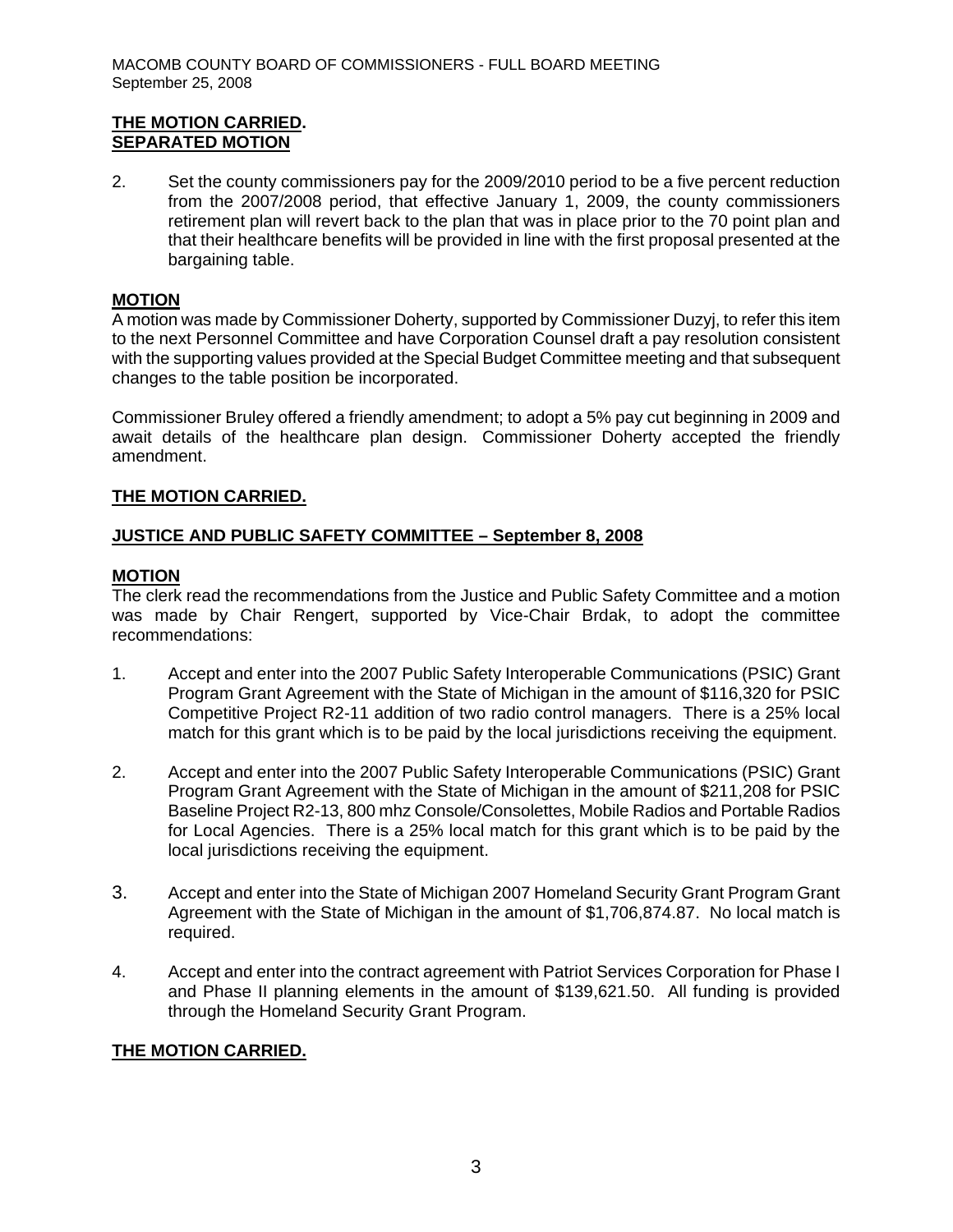## **LEGISLATIVE AND ADMINISTRATIVE SERVICES COMMITTEE – September 8, 2008**

#### **MOTION**

The clerk read the recommendation from the Legislative and Administrative Services Committee and a motion was made by Chair Lund, supported by Vice-Chair Switalski, to adopt the committee recommendation:

1. Approve the issuance of a Request for Proposal (RFP) for a web-hosted job application system/service.

### **THE MOTION CARRIED**.

#### **PLANNING AND ECONOMIC DEVELOPMENT COMMITTEE – September 9, 2008**

#### **MOTION**

The clerk read the recommendation from the Operational Services Committee and a motion was made by Chair Vosburg**,** supported by Vice-Chair Mijac, to adopt the committee recommendation:

1. Authorize the Board Chair to execute the Interlocal Agreement renewing the Macomb Home Consortium in 2009 and beyond, and to submit the agreement and other documentation if required by HUD.

#### **THE MOTION CARRIED.**

#### **HEALTH SERVICES COMMITTEE – September 11, 2008**

#### **MOTION**

The clerk read the recommendation from the Health Services Committee and a motion was made by Chair DeSaele, supported by Vice-Chair Camphous-Peterson, to adopt the committee recommendation:

1. Authorize the Health Department to accept a Michigan Energy Efficiency Grant in the amount of \$314,063 for the purchase and free distribution of new compact fluorescent lights (cfls) and the collection of spent cfls.

#### **THE MOTION CARRIED.**

#### **COMMUNITY SERVICES COMMITTEE – September 17, 2008**

#### **MOTION**

The clerk read the recommendations from the Community Services Committee and a motion was made by Chair Tocco, supported by Commissioner Bruley, to adopt the committee recommendations:

Commissioner Doherty asked to separate item #5. There were **NO** objections.

1. Amend Resolution 2008-5 (establishing the Macomb County Commission on Women) to extend the term of membership of the current members of the Commission on Women through December 31, 2009 and subsequent terms shall be for two years, commencing on January 1, 2010.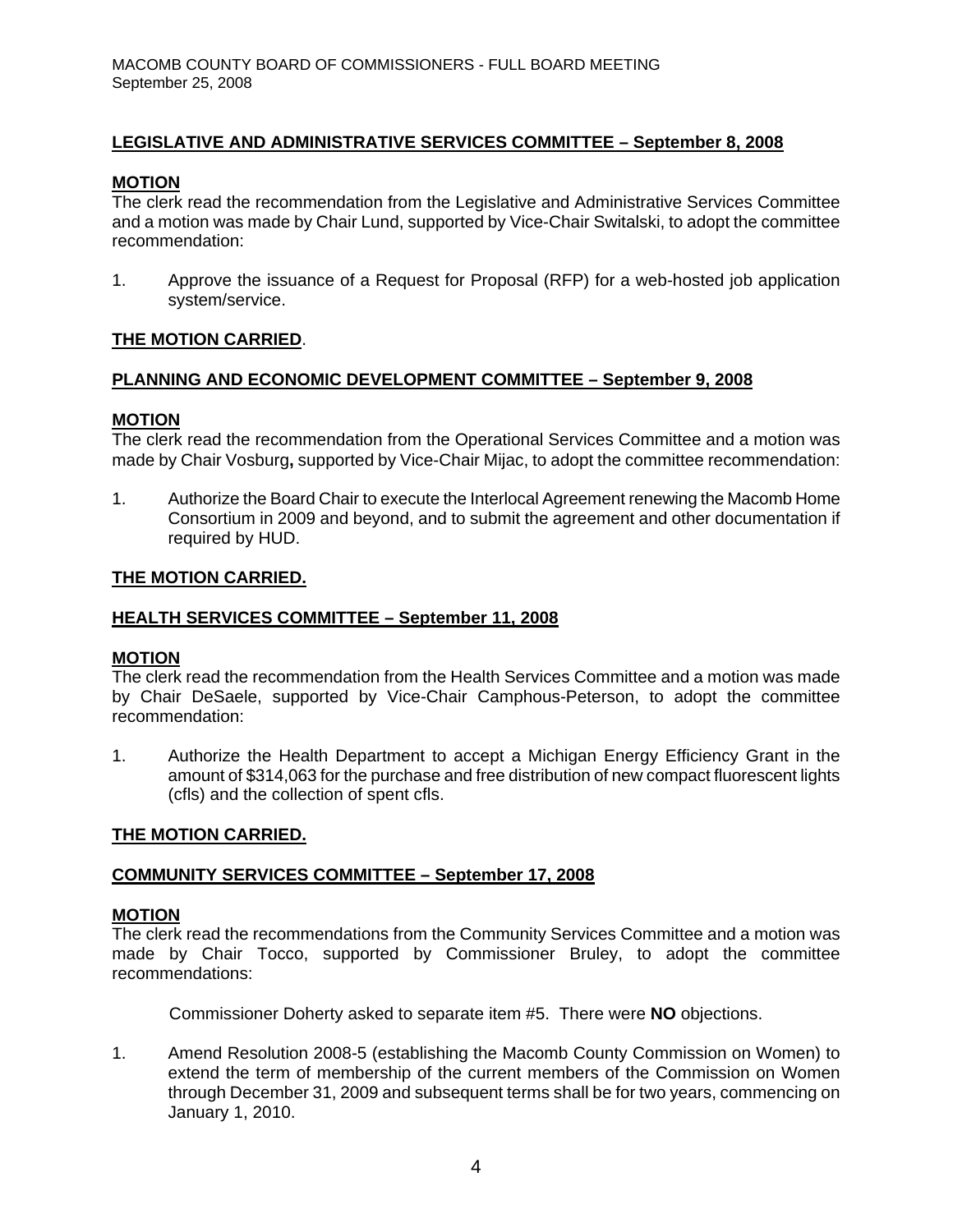- 2. Authorize the Macomb County Community Services Agency to submit the Community Services Block Grant Plan for 2008-09.
- 3. Authorize the Macomb County Community Services Agency to submit the temporary Assistance to Needy Families Application for program year 2008-09.
- 4. Authorize the Macomb County Community Services Agency to receive Community Development Block Grant Funds from the City of Warren in the amount of \$35,000.
- 6. Authorize MSU Extension to renew the contract with the City of Warren for \$10,000 to provide home repair, financial management and financial counseling classes to designated families from October 1, 2008 through September 30, 2009.
- 7. Authorize Macomb MSU Extension on behalf of the Board of Commissioners to accept a six month extension to the Michigan's Better Kid Care Contract with the Early Childhood Investment Corporation (ECIC) in the amount of \$3,114 from October 1, 2008 through March 31, 2009.
- 8. Authorize the addition of MSU Extension to the current county contract with Experian Information Solutions, a credit reporting company, for the purpose of obtaining required credit scores for foreclosure case management clients as required in the National Foreclosure Mitigation Counseling (NFMC) Grant.
- 9. Authorize Macomb MSU Extension on behalf of the Board of Commissioners to accept a six month extension to the 4C Resource and Referral contract with the Michigan 4C Association in the amount of \$186,677, effective October 1, 2008 through March 31, 2009.
- 10. Authorize Macomb MSU Extension on behalf of the Board of Commissioners to accept a six month extension to the 4C Professional Development contract with Michigan 4C Association in the amount of \$31,100, effective October 1, 2008 through March 31, 2009.

## **THE MOTION CARRIED.**

### **SEPARATED MOTION**

5. Authorize MSU Extension 4H Program to accept Michigan State University's Teen Peer Mentoring & Service Learning Grant for October 1, 2008 through September 30, 2009 in the amount of \$10,000 to develop and implement a peer mentor program for elementary and high school youth in Macomb County schools; approximately 25-35 students will attend the after-school program once per week; a part-time Educator I will need to be hired to facilitate the program**.** 

#### **MOTION**

A motion was made by Commissioner Bruley, supported by Commissioner Gieleghem to refer item back to Personnel Committee.

### **THE MOTION TO REFER CARRIED**.

#### **PERSONNEL COMMITTEE – September 22, 2008**

### **MOTION**

The clerk read the recommendations from the Personnel Committee and a motion was made by Chair Camphous-Peterson, supported by Vice-Chair Duzyj, to adopt the committee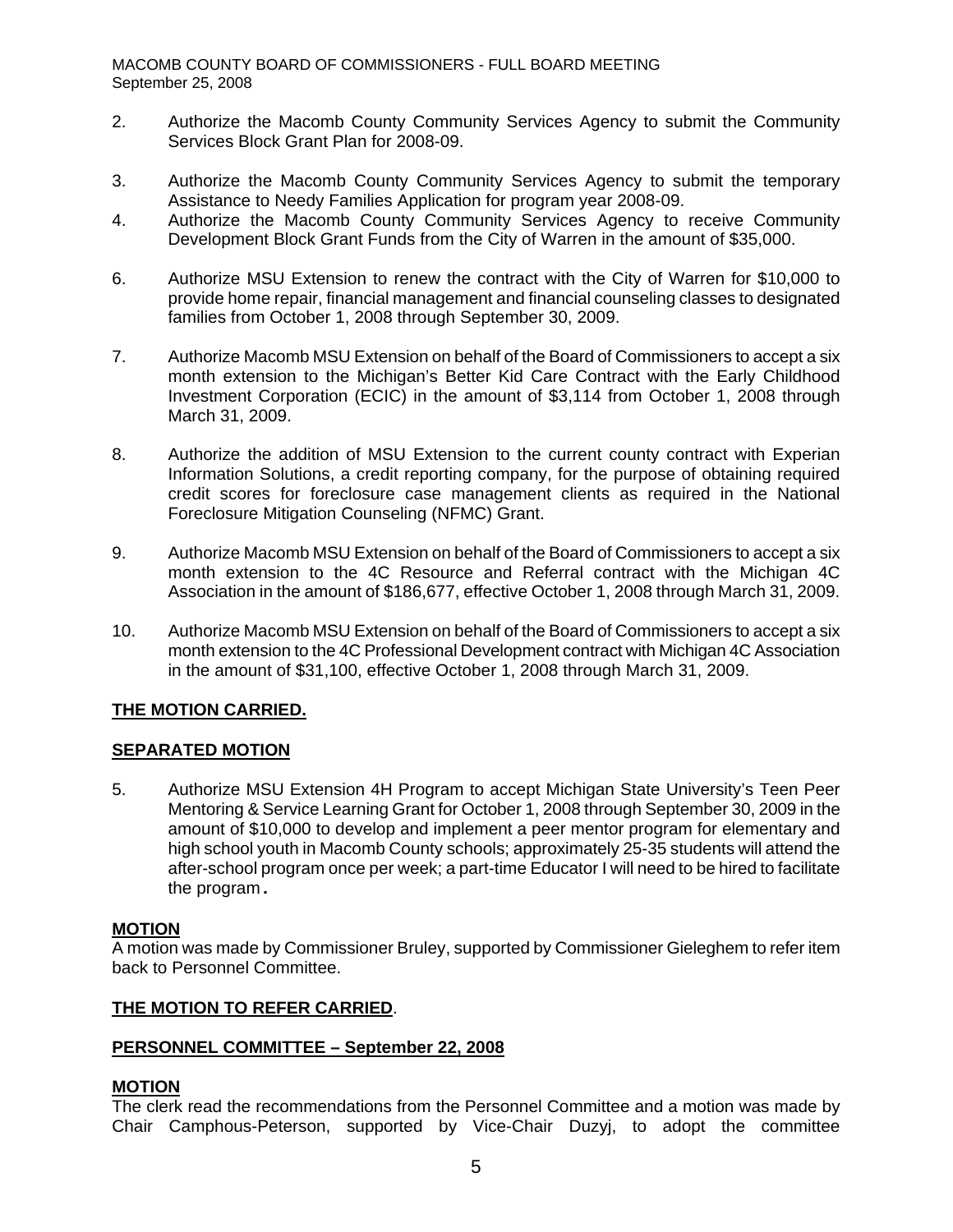#### recommendations:

- 1. Approve elimination of the Ad Hoc Committee to evaluate reconfirmation of personnel openings; further, to approve the implementation of a hiring freeze for positions vacated after September 25, 2008 to December 31, 2008, excluding positions in which duties and responsibilities are performed on a 24/7 basis and positions that are funded at 50 percent or more from grant or external funding sources.
- 2. Approve reclassification of one vacant Account Clerk I/II position to one Typist Clerk I/II in the Community Mental Health Department.
- 3. Re-engage the Par Group for Human Resources Director search. (Record NO votes for DeSaele, Drolet, Lund and Vosburg)
- 4. Approve ratification of a three year labor agreement with the Police Officers Labor Council (POLC) representing Captains, Chief of Staff and Jail Administrator from January 1, 2007 to December 31, 2009.
- 5. Adopt the Fact Finders report dated March 24, 2008 for the POLC Command Officers, representing the classifications of Corrections Lieutenant, Corrections Sergeant and Corrections Sergeant I, as summarized in a September 10, 2008 correspondence from the acting Human Resources Director.

#### **THE MOTION CARRIED.**

#### **OPERATIONAL SERVICES COMMITTEE – September 22, 2008**

#### **MOTION**

The clerk read the recommendations from the Operational Services Committee and a motion was made by Chair Joan Flynn**,** supported by Vice-Chair Tocco, to adopt the committee recommendations:

1. Authorize payment for the following invoices:

| Hall Road Warehouse-Alterations & Renovations | Bernco, Inc.            | \$14.553.80 |
|-----------------------------------------------|-------------------------|-------------|
| Juvenile Justice Center-Phase II              | Bernco, Inc.            | 511.626.17  |
| Juvenile Justice Center-Phase II              | Wakely Associates, Inc. | 9.830.27    |
| Public Works Building                         | Wakely Associates, Inc. | 33.756.79   |

Further, funds are available in the capital budget.

2. Concur with the fleet manager and approve the following vehicle purchases:

One 2009 Ford E350 Super Club Wagon for the Sheriff's Department to the lowest responsible bidder, Signature Ford, Perry, Michigan, in the amount of \$21,395; funds are available from the 2008 vehicle account and

Nine 2009 Ford Crown Victoria Police Interceptors for the Sheriff's Department to the lowest responsible bidder, Signature Ford, Perry, Michigan, in the amount of \$183,249; funds are available from the 2008 vehicle account for seven patrol units and secondary road patrol (traffic) grant for two patrol units.

#### **THE MOTION CARRIED.**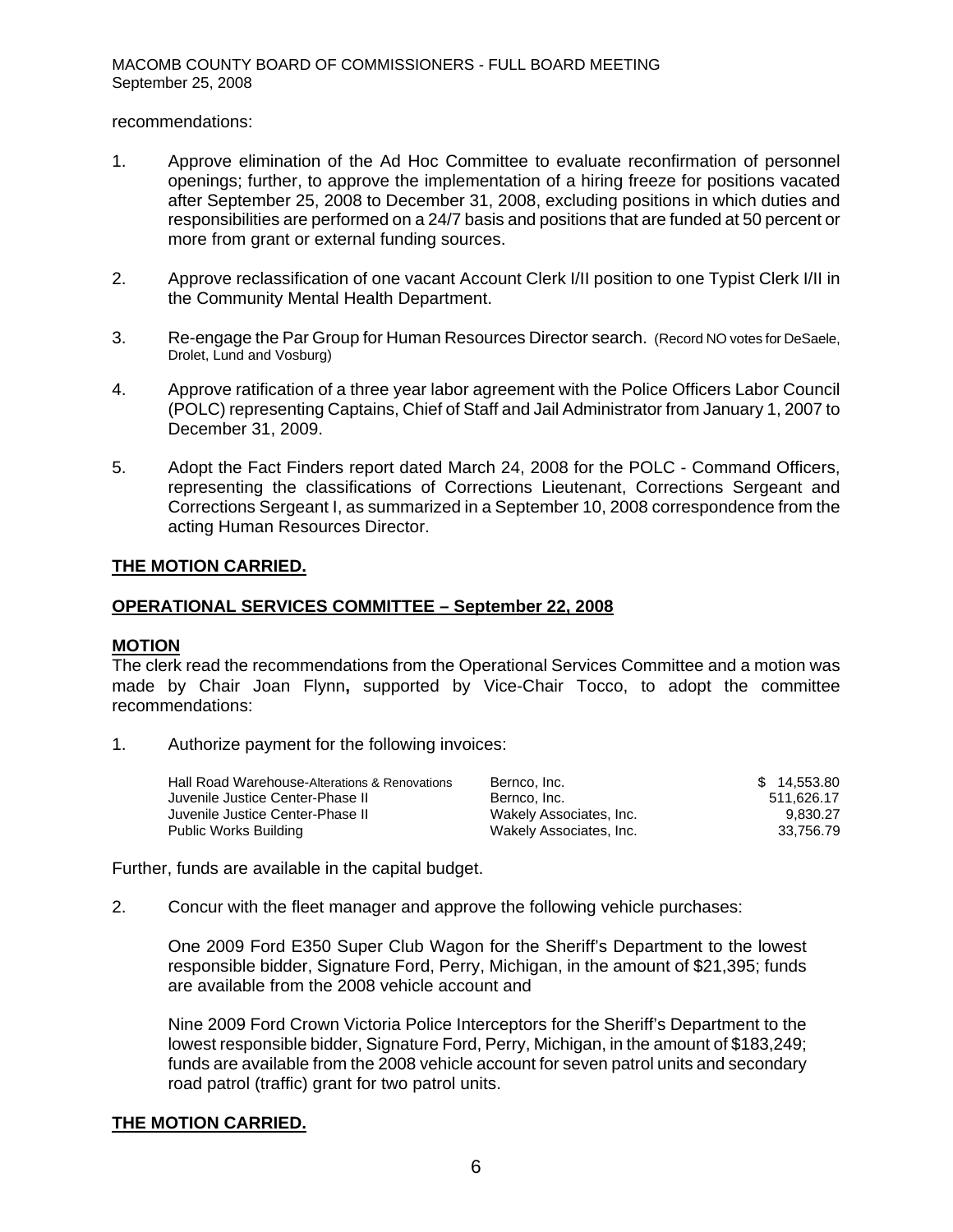#### **BUDGET COMMITTEE – September 23, 2008**

#### **MOTION**

The clerk read the recommendations from the Budget Committee and a motion was made by Chair Brown, supported by Vice-Chair Sauger, to adopt the committee recommendations:

- 1. Concur with recommendations to utilize drug forfeiture funds to pay the portion of two deputies' salaries previously covered by grant funding resulting in no additional cost to the county. The forfeiture fund account number is 22930536 with a total cost of \$55,918.
- 2. Authorize to proceed with the Jail Lock Control Project, allocate \$1,618,200 and contract with EO Integrated Systems as recommended by DMJM Consulting and the selection committee. Funding will come from the Capital Projects fund.
- 3. Authorize to continue agreement in the amount of \$25,000 with the Macomb County Child Advocacy Center ("Care House"). Funding to be included in the 2009 budget. (Camphous-Peterson "abstaining.")
- 4. Agree with the recommendation of the Risk Manager to eliminate one (1) Protective Service position on the first floor Administration Building effective September 2, 2008. Further, no money will be given towards the Protective Services Division budget for the remainder of 2008 and that they continue to operate within their existing budget. (Roll call vote: yes-Brdak, Brown, Bruley, Camphous-Peterson, DeSaele, Drolet, D. Flynn, J. Flynn, Gieleghem, Lund, Mijac, Roberts, Rocca, Slinde, Switalski, Szczepanski, Tocco and Torrice; no-Crouchman, DiMaria, Doherty, Duzyj, Rengert, Sauger and Vosburg)
- 5. Allow the position of APA I to be funded by the forfeiture fund at a cost of \$107,619. Funding is available in the forfeiture fund. (Record No vote for Drolet)
- 6. Approve the 2008/2009 Byrne Grant (COMET) in the amount of \$730,290, which requires a county contribution of \$499,243, which is a \$58,919 reduction over current year as outlined on the attached schedule. Further, funding is available in the 2008 county budget. (Record No vote for Drolet)
- 7. Adopt the recommendation for the Planning and Economic Development Department and eliminate the three filled positions as detailed in Plan A, Schedule I. Further, to eliminate the Planning Commission. (Record No vote for Slinde)
- 8. Adopt the recommendation for Corporation Counsel and eliminate the filled position as detailed in Plan A, Schedule I. (Record No votes for Bruley, Camphous-Peterson, DiMaria, Doherty, Duzyj, D. Flynn, Sauger, Slinde, Switalski and Tocco)
- 9. Adopt the recommendation for Purchasing and eliminate the filled position as detailed in Plan A, Schedule I
- 10. Adopt the recommendation for Facilities and Operations and eliminate the two filled positions and replace with parking equipment that will require an expenditure of about \$200,000 as detailed in Plan A, Schedule I.
- 11. Adopt the recommendation for the Prosecuting Attorney (reclassify clerical) as detailed in Plan A,Schedule I.
- 12. Adopt the recommendation for Parks & Recreation as detailed in Plan A, Schedule I, (Roll Call) Vote: Yes-Brdak, Brown, Bruley, Camphous-Peterson, Crouchman, DeSaele, DiMaria, Drolet, Gieleghem, Mijac, Roberts,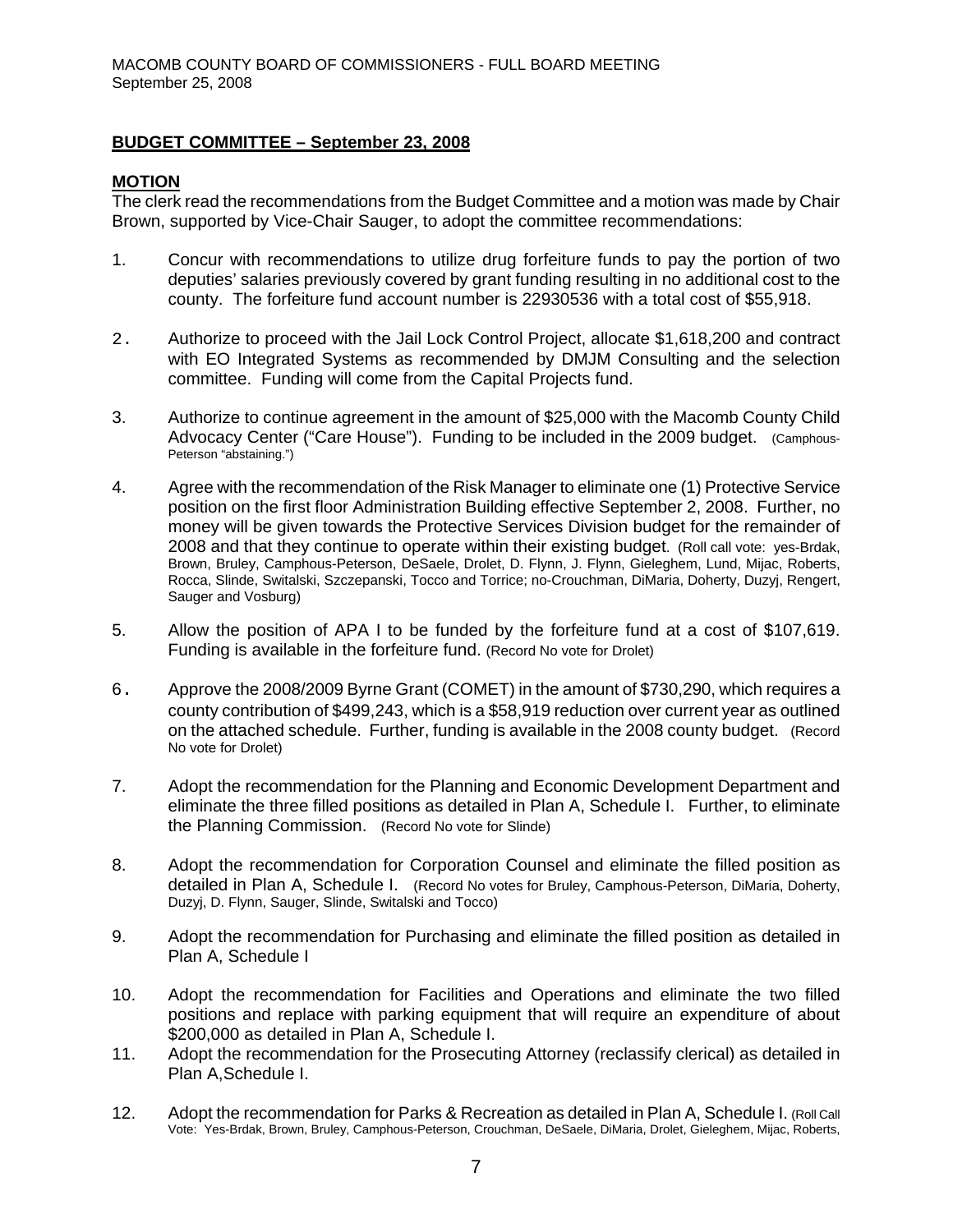Rocca, Sauger, Switalski, Szczepanski, Tocco And Torrice; No-Doherty, D. Flynn, Lund, Rengert, Slinde And Vosburg)

- 13. Eliminate the funding of the Parks Board, as long as it is in accordance with state law.
- 14. Adopt the recommendation for Martha T. Berry as detailed in Plan A. Schedule I. (Record No votes for Brdak, DiMaria, D. Flynn, Gieleghem, Roberts, Sauger, Slinde and Torrice)
- 15. Adopt the recommendation for Human Resources as detailed in Plan A, Schedule II.
- 16. Adopt the recommendations for MSU Extension service (total of \$20,000) as detailed in Plan A, Schedule II.
- 17. Adopt the recommendation for Friend of the Court as detailed in Plan A, Schedule II.
- 18. Eliminate all travel other than travel and seminars that are funded by grants. Further, to exclude the Planning and Economic Development Department.
- 19. Adopt the recommendation for Martha T. Berry as detailed in Plan A, Schedule II.
- 20. Adopt the recommendation for Health Department fund as detailed in Plan A, Schedule II.
- 21. Adopt the recommendation for Juvenile Justice Center (50% state support) as detailed in Plan A, Schedule II. (Record No vote for Rengert)
- 22. Adopt the recommendation for building renovations (capital improvement) as detailed in Plan A, Schedule II.
- 23. Adopt the recommendation for Community Mental Health as detailed in Plan A, Schedule II.
- 24. Adopt the recommendation for Traffic Safety Association as detailed in Plan A, Schedule II.

### **THE MOTION CARRIED.**

#### **SPECIAL COMMUNITY SERVICES – September 23, 2008**

#### **MOTION**

The clerk read the recommendations from the Community Services Committee and a motion was made by Chair Tocco, supported by Commissioner Bruley, to adopt the committee recommendations:

- 1. To dissolve the Macomb County Library and Macomb County Library board effective October 31, 2008 and to create the Macomb County reference and research center to be managed by Wayne State University. As of November 1, 2008, all current positions at the Macomb County Library will become positions at the Macomb County reference and research center. Wayne State University will take over the management of the reference and research center effective January 1, 2009.
- 2. To appoint Sandy Casamer as the liaison of the reference and research center through December 31, 2008. Her responsibilities will include:
	- a. To work with Wayne State University and the Board of Commissioners to facilitate the transition to the reference and research center.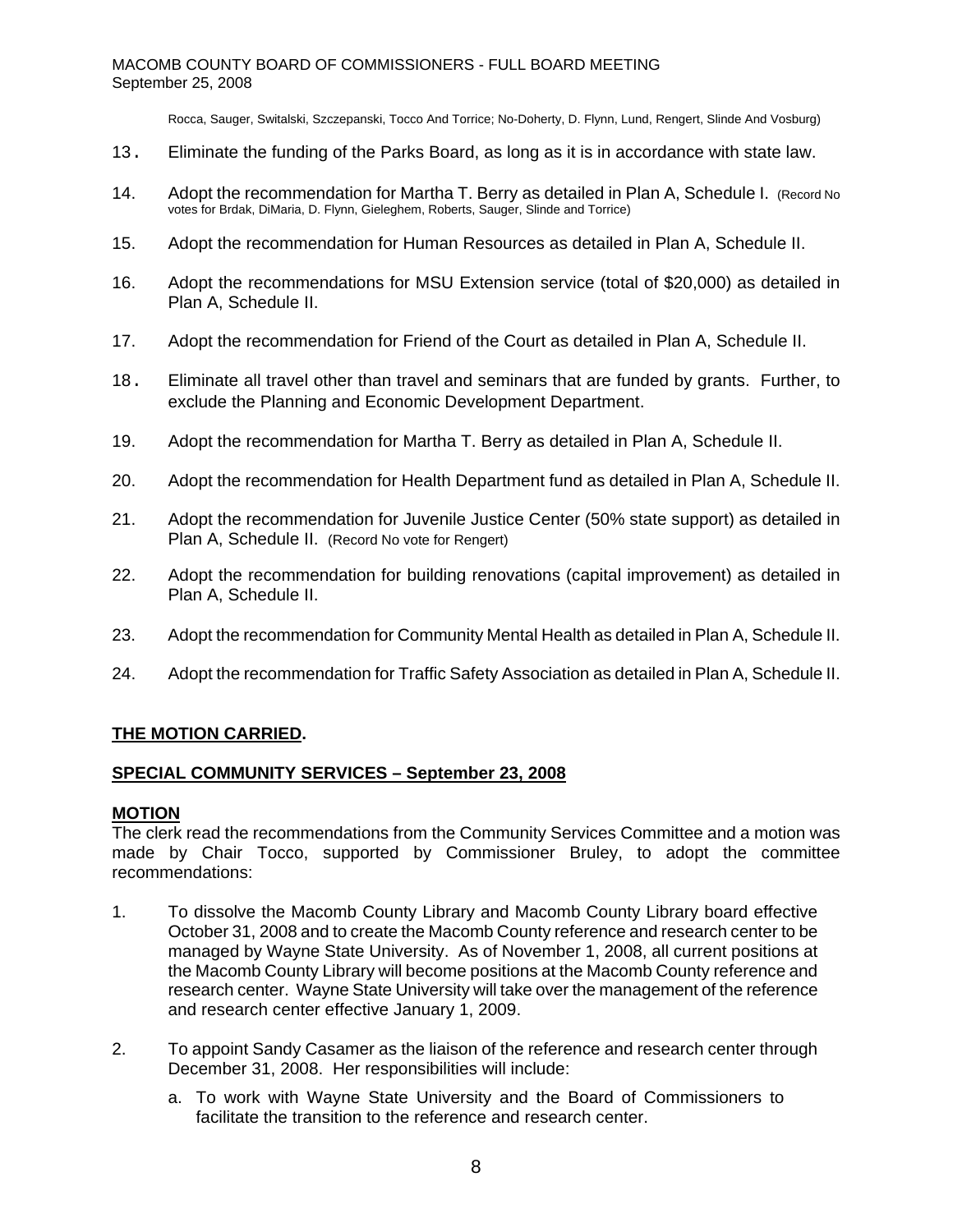- b. To work with the county finance department and human resources to facilitate the transition.
- c. To coordinate the disposition of the non-reference collections of the county library with the approval of the Board of Commissioners.
- 3. To request that all interested libraries submit in writing by November 1, 2008 to the liaison what collections they wish to have and that Wayne State University, with the concurrence of the liaison, recommend the disposition of collections to be submitted for discussion and determination at the November Community Services Committee meeting.

The community services committee acknowledges that it has received verbal and written requests from Harrison Township (fiction and children's collection, the Mount Clemens Public Library (microfilm copies of the following newspapers: Tri-City Progress, Utica South-Macomb Progress, Detroit Free Press and Detroit News together with the pertinent indexes as well as the cabinets in which the microfilm is stored), Chesterfield Township Public Library, and the Clinton-Macomb Public Library.

- 4. To have corporation counsel immediately enter into negotiations with the suburban library cooperative to be the fiduciary for the library for the blind and physically handicapped, to keep the present employees for the purpose of running this library, and to have an agreement signed by October 31, 2008 to execute the fiduciary agreement.
- 5. To continue to provide space in the reference and research center to the Macomb Literacy Partners equal to the current space occupied by the program.
- 6. Use the written agreements contained here within as the building lease arrangement and management arrangement with Wayne State University to be executed by December 31, 2008.

## **THE MOTION CARRIED.**

### **FINANCE COMMITTEE – September 24, 2008**

### **MOTION**

The clerk read the recommendations from the Finance Committee and a motion was made by Chair Slinde, supported by Vice-Chair Szczepanski, to adopt the committee recommendations:

- 1. Approve the monthly bills (with corrections, deletions and/or addenda) and authorize payment; further, to approve the payroll in the total amount of \$15,898,109.95, with necessary modifications to the appropriations. (Torrice abstaining from bills for Torrice and Zalewski, PLLC/Fees-Defense Attorneys)
- 2. Concur in the recommendation of the Director of Risk Management to authorize Mercer to prepare the initial RFP's for the following benefits for our active employees and retirees: Healthcare, Pharmacy Benefit Manager, Dental, Vision, Basic life/AD&D, Long-term Disability, Flexible spending account, and these employee paid benefits: Supplemental life, Long-term care, Short-term disability and "My Lawyer."
- 3. Adjust the mileage reimbursement rate and meal allowance to equate the rates paid by the State of Michigan effective October  $1<sup>st</sup>$  of each year; therefore, effective October 1, 2008, the mileage reimbursement rate will increase to fifty-eight cents per mile and the daily meal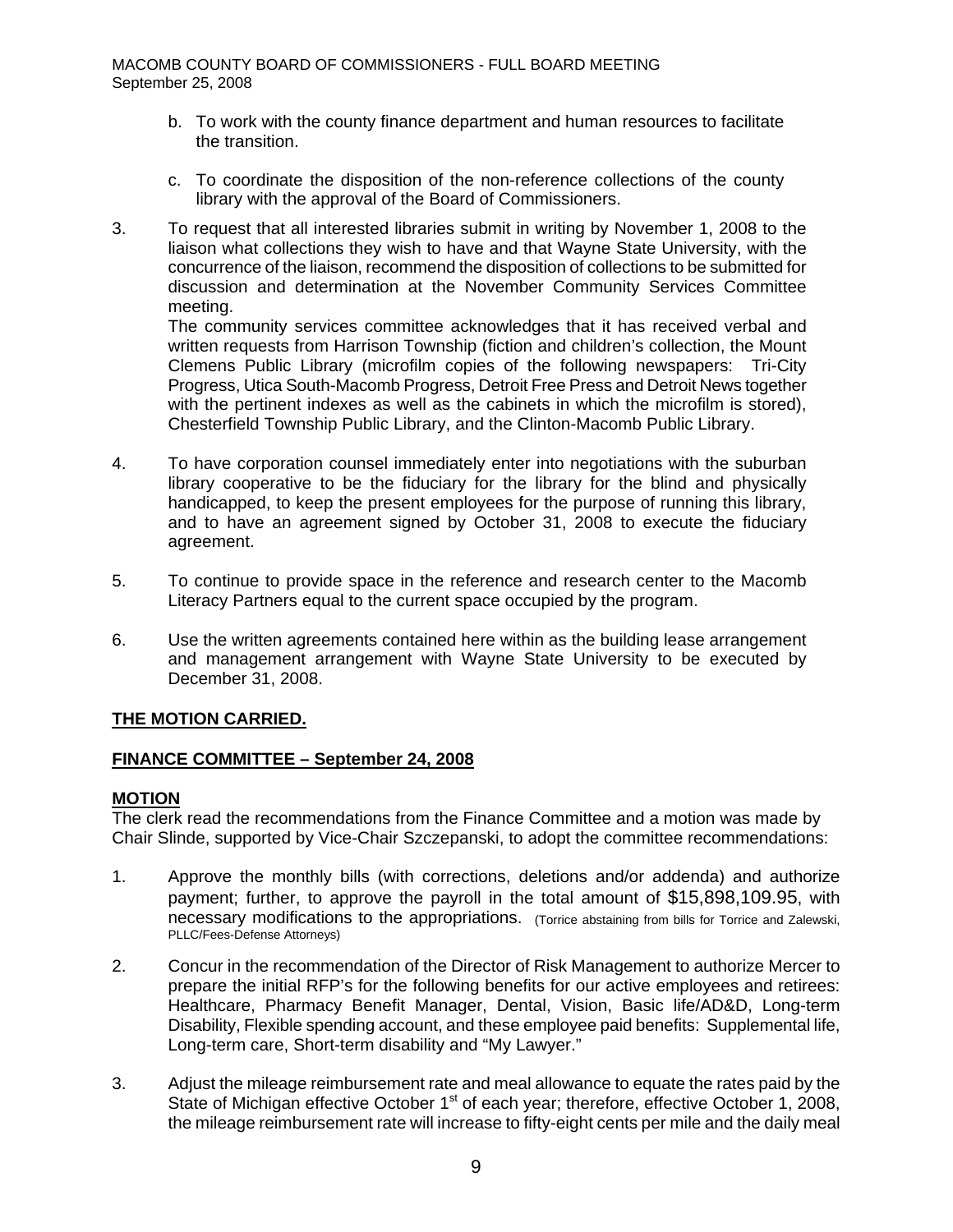> allowance for employees will remain the same at \$31.00 per day in compliance with the State of Michigan rates; further, the Finance Director is directed to notify each elected official and department head of the above-noted rates; also, that the 2009 travel budgets remain at the present level. (Record No votes for DiMaria, Doherty, Duzyj, Rengert, Sauger, Slinde, and Szczepanski)

## **THE MOTION CARRIED.**

## **SENIOR CITIZENS COMMITTEE – September 24, 2008**

## **MOTION**

The clerk read the recommendations from the Senior Citizens Committee and a motion was made by Chair Gieleghem, supported by Vice-Chair Rocca, to adopt the committee recommendations:

- 1. Concur with the Director of Senior Services to accept the Office of Services to the Aging recommendation for Macomb County Senior Services to become a distribution site for the Senior Project Fresh Program.
- 2. Accept addendum to agreement of August 1, 1999 for continuance of agreement between Macomb County Adult Day Care – North Campus and Macomb Community College for the 2008 – 2009 academic year for an Occupational Therapy Assistant.
- 3. Accept addendum to agreement of August 1, 1999 for continuance of agreement between Macomb County Adult Day Care – South Campus and Macomb Community College for the 2008 – 2009 academic year for an Occupational Therapy Assistant.
- 4. Accept addendum to agreement of August 1, 1999 for continuance of agreement between Macomb County Adult Day Care – South Campus and Macomb Community College for the 2008 – 2009 academic year for an Associate Degree Nursing.
- 5. Accept third year contract addendum of a three year contract between AAA 1-B and Macomb County Senior Citizen Services Legal Assistance Program (contract period October 1, 2006 to September 30, 2009 for the sum of \$41,580)
- 6. Accept third year contract addendum of a three year contract between AAA 1-B and Macomb County Senior Citizen Services Resource Advocacy Program (contract period October 1, 2006 to September 30, 2009 for the sum of \$69,438)
- 7. Accept memorandum delegation of authority as contracting officer's technical representative between the Department of Veterans' Affairs and Adult Day Service South site.

### **THE MOTION CARRIED.**

### **RESOLUTIONS/TRIBUTES**

### **MOTION**

A motion was made by Commissioner Duzyj, supported by Commissioner Camphous-Peterson, to adopt the following Resolutions in their entirety:

Res. No. 08-58 Commending James George and the George Family for their donation of George George Memorial Park (offered by Gieleghem; recommended by Finance Committee on 09/24/08)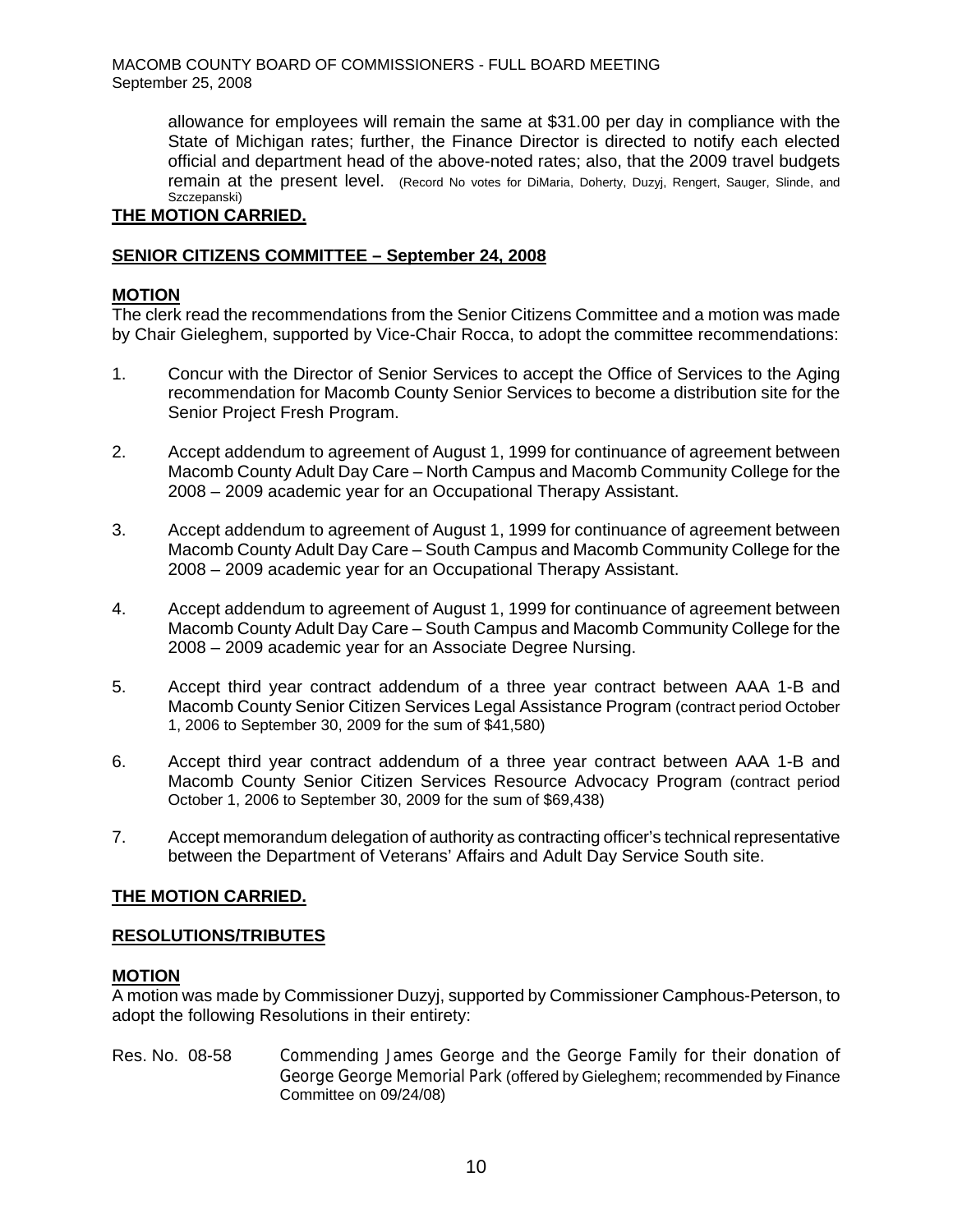| Res. No. 08-59 | Honoring William and Ellen Head for Being the First Co-Winners of<br>Michigan's 2008 Senior Citizen of the Year for Service (offered by Tocco;<br>recommended by Finance Committee on 09/24/08) |
|----------------|-------------------------------------------------------------------------------------------------------------------------------------------------------------------------------------------------|
| Res. No. 08-60 | Honoring George Binno on the Occasion of his Retirement from the Sterling<br>Heights Fire Department (offered by D. Flynn, Rocca & Mijac; recommended by<br>Finance Committee on 09/24/08)      |
| Res. No. 08-61 | Honoring Ronald McClain on the Occasion of his Retirement from the Sterling<br>Heights Fire Department (offered by D. Flynn, Rocca & Mijac; recommended by<br>Finance Committee on 09/24/08)    |
| Res. No. 08-62 | Honoring Fred Golda on the Occasion of his Retirement from the Sterling<br>Heights Fire Department (offered by D. Flynn, Rocca & Mijac; recommended<br>by Finance Committee on 09/24/08)        |
| Res. No. 08-63 | Honoring Elizabeth Jacyna Sobczak on her 100th Birthday (offered by Duzyi;<br>recommended by Finance Committee on 09/24/08)                                                                     |
| Res. No. 08-64 | Commending Regina High School's Golf Team, the Saddlelites, on Winning<br>The Macomb County Tournament (offered by J. Flynn; recommended by Finance<br>Committee on 09/24/08)                   |

### **THE MOTION CARRIED.**

### **ITEM WAIVED BY PERSONNEL COMMITTEE CHAIR:**

### **MOTION**

A motion was made by Commissioner J. Flynn, supported by Commissioner Rengert, to eliminate the full-time Adult Day Service Program Supervisor Position/Senior Citizen Services Department.

### **THE MOTION CARRIED.**

### **APPOINTMENTS**

a) **Brownfield Redevelopment Authority**  *1 reappointment and 1 appointment (10/01/08 thru 09/30/11)* 

### **MOTION**

A motion was made by Commissioner DeSaele, supported by Commissioner Gieleghem, to approve the reappointment of Otto A. Wilhelm and the appointment of Glenn R. Wynn to the Brownfield Redevelopment Authority.

### **THE MOTION CARRIED.**

### b) **Economic Development Authority:**

*1 reappointment; (immediately thru 07/31/14)* 

### **MOTION**

A motion was made by Commissioner Rengert, supported by Commissioner Doherty, to approve the reappointment of Doug Wozniak to the Economic Development Authority.

### **THE MOTION CARRIED.**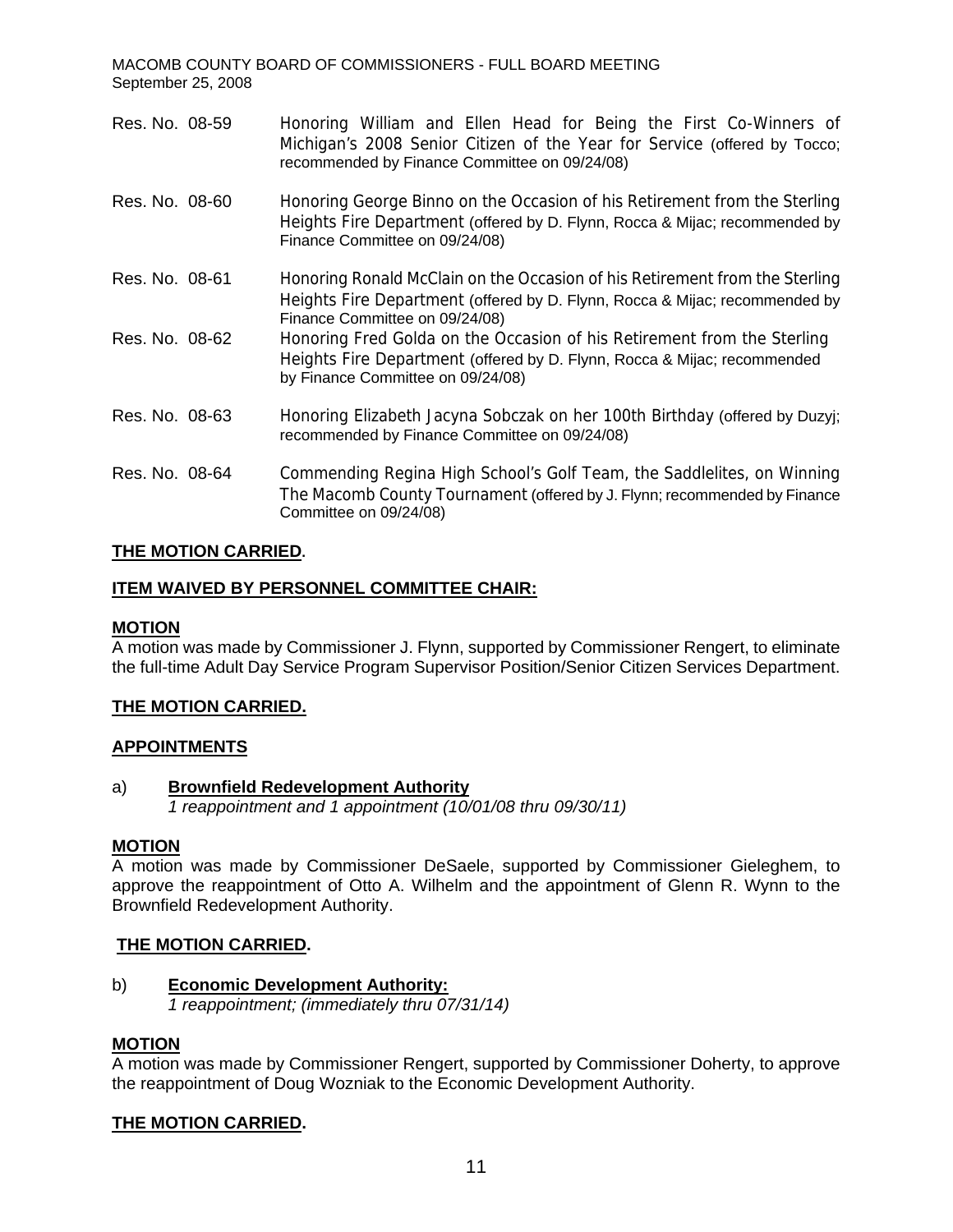#### c) **Solid Waste Planning Committee:**

*11 reappointments*; *(10/01/08 thru 09/30/10)* 

#### **MOTION**

A motion was made by Commissioner Brdak, supported by Commissioner Roberts, to postpone the reappointments to the Solid Waste Planning Committee until the January, 2009 Full Board meeting.

### **THE MOTION CARRIED.**

#### **NEW BUSINESS**

Commissioner DeSaele spoke to invite people to meeting regarding MTB. Commissioner Brown had question for rules committee regarding camera at meeting. Commissioner Torrice spoke regarding her publicity and why cameras were at meeting. Commissioner Szczepanski spoke about his comments at this meeting. Commissioner Tocco agrees with Brown. Commissioner Rocca spoke regarding cameras being at meeting.

### **PUBLIC PARTICIPATION**

Grace Caporuscio, 48470 Lorenzo, Macomb Township Terry Hood-Campion, 19095 Pinecone, Macomb Township Dennis Kott, 23355 Deanhurst, Clinton Township

## **ROLL CALL**

|                         |                 |                | <b>NOT</b>     |
|-------------------------|-----------------|----------------|----------------|
| <b>NAME</b>             | <b>DISTRICT</b> | <b>PRESENT</b> | <b>PRESENT</b> |
| Andrey Duzyj            | 1               | X              |                |
| Marvin Sauger           | 2               | X              |                |
| Phillip A. DiMaria      | 3               | X              |                |
| Jon Switalski           | 4               | X              |                |
| Susan L. Doherty        | 5               | Χ              |                |
| Joan Flynn              | 6               | X              |                |
| Sue Rocca               | $\overline{7}$  | X              |                |
| David J. Flynn          | 8               | X              |                |
| <b>Robert Mijac</b>     | 9               | X              |                |
| <b>Philis DeSaele</b>   | 10              | X              |                |
| Ed Szczepanski          | 11              | X              |                |
| Peter J. Lund           | 12              | X              |                |
| Don Brown               | 13              | X              |                |
| <b>Brian Brdak</b>      | 14              | X              |                |
| Keith Rengert           | 15              | X              |                |
| <b>Carey Torrice</b>    | 16              | X              |                |
| Ed Bruley               | 17              | X              |                |
| Dana Camphous-Peterson  | 18              | Χ              |                |
| Paul Gieleghem          | 19              | X              |                |
| Kathleen E. Tocco       | 20              | X              |                |
| <b>Leonard Haggerty</b> | 21              | X              |                |
| <b>Elizabeth Slinde</b> | 22              | X              |                |
| William A. Crouchman    | 23              | X              |                |
| <b>Sarah Roberts</b>    | 24              | X              |                |
| Kathy Vosburg           | 25              | Χ              |                |